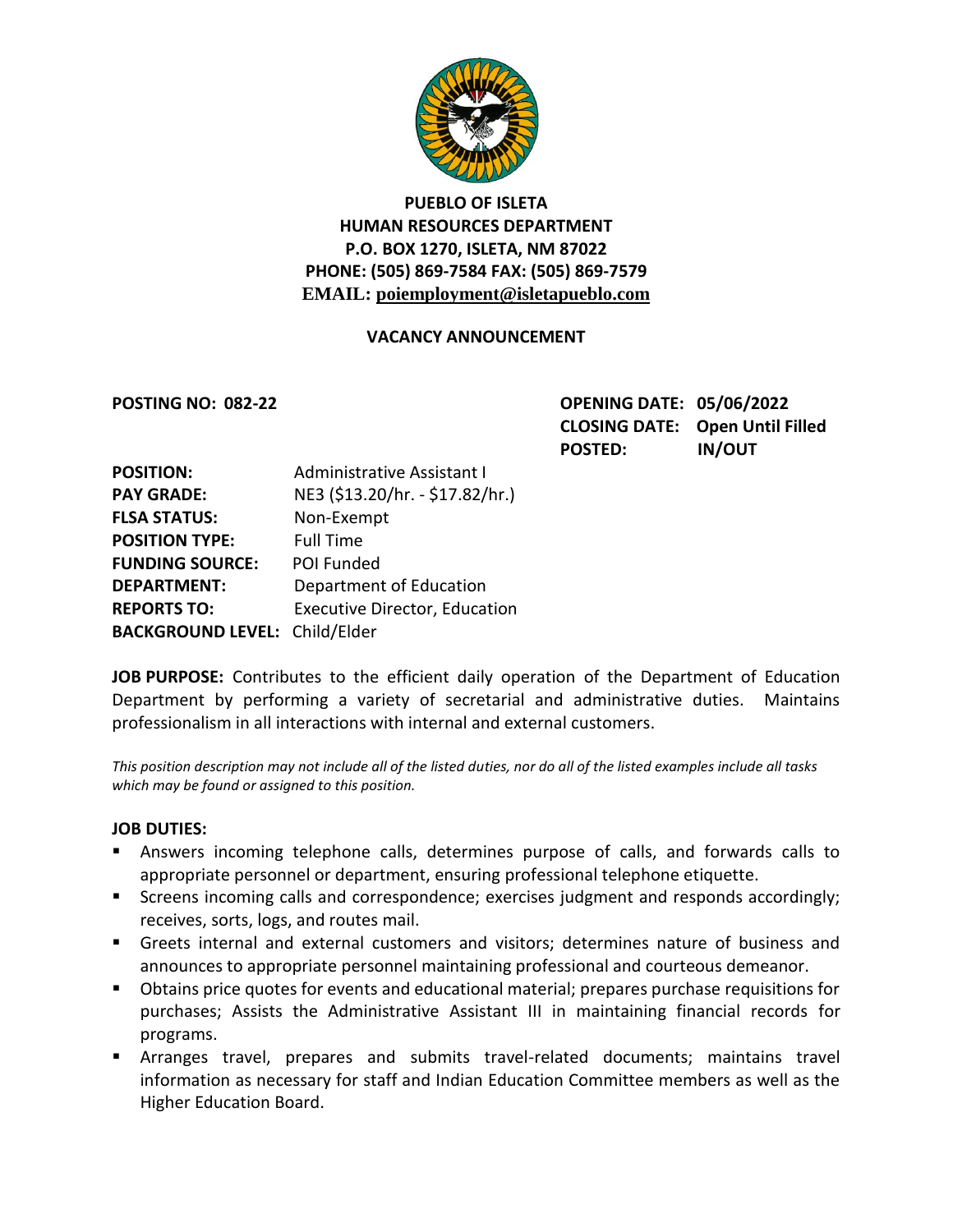- Establishes and maintains an effective filing and retrieval system; keeps documented reports of program activities.
- Maintains an accurate and confidential database of students in a secure location.
- Distributes Indian Education Committee information to students, parents and school staff.
- **Schedules events and activities; manages the DOE calendar of all events and activities.**
- **Participates in eligible schools open house, family activity nights, and other events that the** schools may host.
- **Communicates with parents via email, phone calls to ensure that students are receiving** valuable information.
- Chaperones and acts as a driver for Department of Education learning events.
- Creates and distributes flyers for Department of Education events and educational trips; laminates posters and posts on bill boards within the community.
- Assists in preparing for Department of Education Events, experiential learning opportunities, school events, and parent meetings.
- Works with the Indian Education Committee and Higher Education Board to schedule meetings, provides financial reports.
- **Organize and compile materials for Department of Education meetings as requested; attends** meetings or staff meetings and takes notes and minutes as requested documenting action items and decisions when required.
- Assist the Administrative Assistant III with payroll records for department employees.
- **Prepares correspondence, reports, minutes, agendas, memos, forms, directories, resolutions,** ordinances, and other documents and communications from drafts, recordings, or verbal instruction as requested.
- **E** Edits and reviews all correspondence and documents for correct grammar, punctuation, and spelling.
- Maintains and operates office machines, equipment, and computers. Performs or coordinates general maintenance and repair.
- **Photocopies, collates, distributes, and files documents.**
- **Transmits outgoing faxes, and retrieves, logs, and distributes incoming faxes.**
- **Maintains inventory of office supplies.**
- **Provides support with summer program and activities.**
- Attends conferences, workshops, and/or professional development training as recommended.
- **Performs other duties as assigned.**

# **SUPERVISION RESPONSIBILITIES:** N/A

# **MINIMUM QUALIFICATIONS/REQUIREMENTS:**

- High School Diploma/GED.
- One year related experience.
- Valid New Mexico driver's license with ability to meet Pueblo of Isleta liability insurance requirements and maintain eligibility for insurance.
- **Must pass background check for position.**
- **Must be able to comply with the Pueblo of Isleta Drug Free Workplace policies.**

# **KNOWLEDGE, SKILL AND ABILITY REQUIREMENTS:**